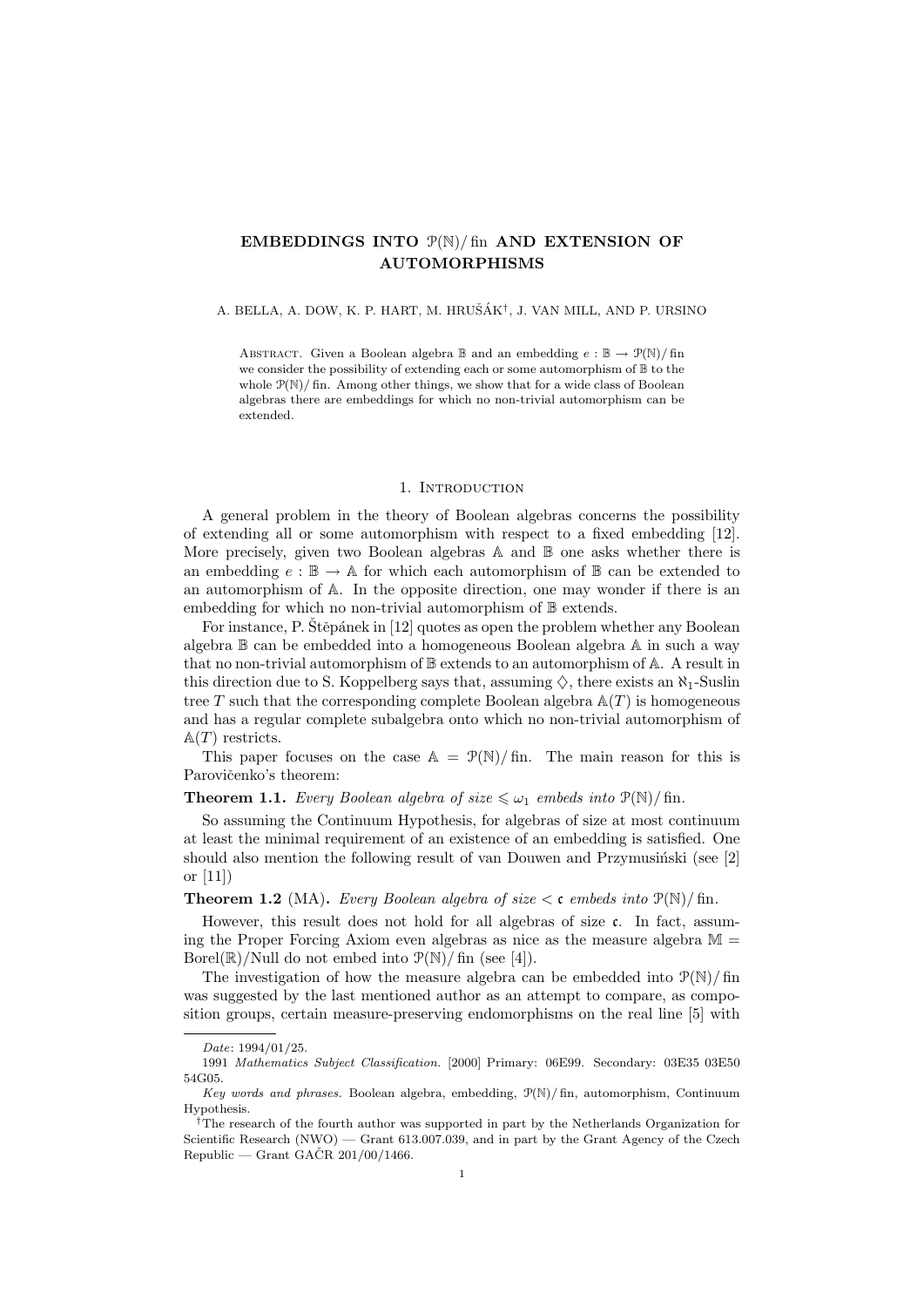the permutations of the integers. Since a straightforward attempt presents unsurmountable obstacles, a possible way to approach this problem indirectly could be to view both of them as embedded in the larger group  $Aut(\mathcal{P}(\mathbb{N})/\text{fin})$ . Indeed, the latter give rise to automorphisms of  $\mathcal{P}(\mathbb{N})$ / fin, and as we show, the same happens for the former.

The results presented here show that, under CH, for a wide class of Boolean algebras, including the measure algebra there are embeddings such that all automorphisms can be extended, as well as embeddings such that no non-trivial automorphism can be extended.

All basic concepts of Boolean algebra and notation can be found in [8], set theoretic notation follows [9]. Henceforth, CH stands for the Continuum Hypothesis, MA,  $MA_{\sigma\text{-centered}}$  and  $MA_{\sigma\text{-linked}}$  indicate the use of Martin's Axiom or its variants, while PFA stands for the Proper Forcing Axiom. As usual, given a Tychonoff space X,  $\beta X$  denotes the Cech-Stone compactification of X, and  $X^*$  the Cech-Stone remainder  $\beta X \setminus X$ . CO(X) and RO(X) are the Boolean algebras of clopen and regular open subsets of X, respectively. In particular,  $CO(2<sup>\kappa</sup>)$  denotes free Boolean algebra on  $\kappa$  many generators. The Stone space of a Boolean algebra  $\mathbb B$  is written  $St(\mathbb{B})$ .

### 2. Nice embeddings

The following fact that, assuming CH, nice embeddings do exist appeared in [6] with a different proof.

**Theorem 2.1** (CH). For every Boolean algebra  $\mathbb B$  of size at most continuum there is an embedding  $e : \mathbb{B} \to \mathcal{P}(\mathbb{N})$  fin such that every automorphism of  $\mathbb{B}$  can be extended to an automorphism of  $\mathcal{P}(\mathbb{N})$  fin.

*Proof.* Given a Boolean algebra  $\mathbb B$  of size at most c note that the algebra  $\mathbb B^{\omega}/\text{fin}$ is isomorphic to  $\mathcal{P}(\mathbb{N})$  fin ([11]). Define an embedding  $e : \mathbb{B} \to \mathbb{B}^{\omega}/\text{fin}$  by  $e(B) =$  $[(B, B, B, \dots)].$  Clearly, if h is an automorphism of B, putting  $H([A_n)_{n\in\omega})=$  $[h(A_n)_{n\in\omega}]$  defines an extension of h, which is an automorphism of  $\mathbb{B}^{\omega}/\text{fin}$ .

The above theorem can be strengthened by requiring that the embedding  $e$  be such that every automorphism h has the largest possible number, i.e.,  $2^c$  many, extensions. This is accomplished by identifying  $\mathcal{P}(\mathbb{N})$  fin with  $\mathbb{A}^{\omega}/\text{fin}$ , where  $\mathbb{A} =$  $\mathbb{B} \oplus \mathrm{CO}(2^{\mathfrak{c}}).$ 

A natural question as to whether the hypothesis of Theorem 2.1 can be weakened was also addressed in [6] where it is shown that

**Theorem 2.2.** It is relatively consistent with  $MA_{\sigma\text{-linked}}$  that for every Boolean algebra  $\mathbb B$  of size at most continuum there is an embedding  $e : \mathbb B \to \mathcal P(\mathbb N) / \text{fin}$  such that each automorphism of  $\mathbb B$  can be extended to an automorphism of  $\mathcal{P}(\mathbb N)/\mathbb{f}$ in.

It should be noted here that for certain Boolean algebras B such as any countable algebra all embeddings are good. Let  $e : \mathbb{B} \to \mathcal{P}(\mathbb{N})$  fin be an embedding. We say that e lifts if there is a Boolean algebra homomorphism  $E : \mathbb{B} \to \mathcal{P}(\mathbb{N})$  such that  $E(B) \in e(B)$  for every  $B \in \mathbb{B}$ .

**Theorem 2.3** ( $MA_{\sigma\text{-centered}}(\kappa)$ ). Let  $\mathbb{B}$  be a Boolean algebra of size  $\kappa$  and let  $e : \mathbb{B} \to \mathcal{P}(\mathbb{N})$  fin be an embedding which lifts. Then every automorphism of  $\mathbb{B}$ extends to an automorphism of  $\mathcal{P}(\mathbb{N})$  / fin.

*Proof.* Let a Boolean algebra  $\mathbb B$  and an embedding  $e : \mathbb B \to \mathcal P(\mathbb N) / \text{fin}$  be given. Let  $E : \mathbb{B} \to \mathcal{P}(\mathbb{N})$  be a lifting of e. Let h be an automorphism of  $\mathbb{B}$ . Consider the following partial order

 $\mathbb{P} = \{ \langle s, F \rangle : s \text{ is a finite partial one-to-one function } \mathbb{N} \to \mathbb{N}, F \in [\mathbb{B}]^{< \aleph_0} \}$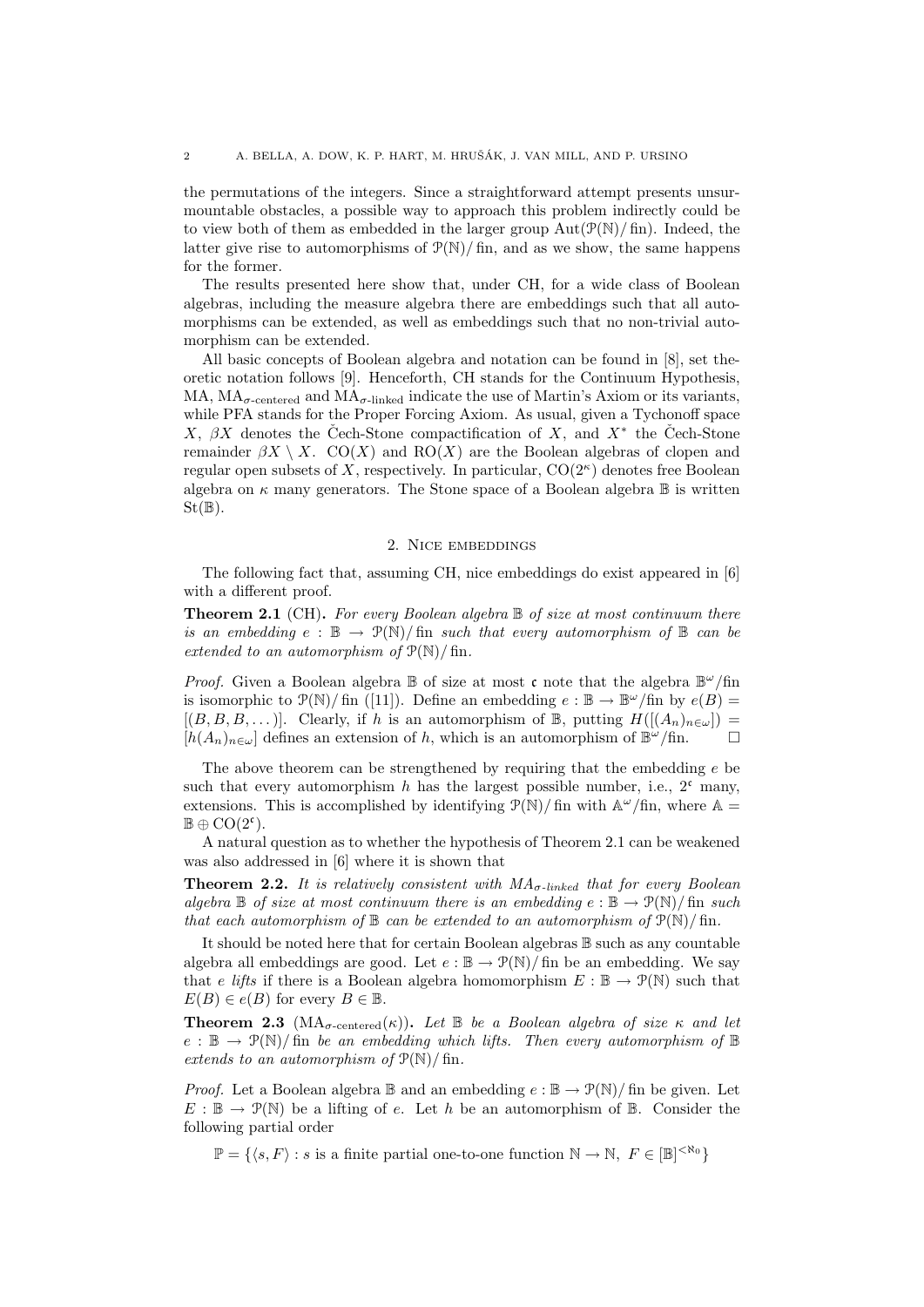ordered by  $\langle s, F \rangle \leq \langle t, G \rangle$  if  $s \supseteq t$ ,  $F \supseteq G$  and for every  $n \in \text{dom}(s) \setminus \text{dom}(t)$  and every  $B \in G$ ,  $n \in E(B)$  if and only if  $s(n) \in E(h(B))$ .

The partial order  $\mathbb P$  is  $\sigma$ -centered as conditions with the same working part are compatible. It is also easily seen that the following sets are dense in P:

- $D_n = \{ \langle s, F \rangle \in \mathbb{P} : n \in \text{dom}(s) \},\$
- $R_n = \{ \langle s, F \rangle \in \mathbb{P} : n \in \text{rng}(s) \},\$
- $E_B = \{ \langle s, F \rangle \in \mathbb{P} : B \in F \}.$

By  $MA_{\sigma\text{-centered}}$  there is a filter G on  $\mathbb P$  which intersects all of these dense sets. Let  $\pi = \bigcup \{ s : (\exists F \in [\mathbb{B}]^{< \aleph_0})(\langle s, F \rangle \in G) \}.$  It is straightforward to check that  $\pi$  is a permutation on N that defines an automorphism of  $\mathcal{P}(\mathbb{N})$ / fin extending h.

**Corollary 2.4**  $(MA_{\sigma\text{-centered}}(\kappa))$ . Every embedding  $e: \text{CO}(2^{\kappa}) \to \mathcal{P}(\mathbb{N})$  fin is such that every automorphism of  $CO(2^{\kappa})$  extends to an automorphism of  $\mathcal{P}(\mathbb{N})$ / fin.

*Proof.* It is easy to see that every  $e: \text{CO}(2^{\kappa}) \to \mathcal{P}(\mathbb{N})/$  fin lifts.

Note the fundamental difference between the two proofs presented so far; whereas in Theorem 2.1 it was in effect shown that the map that sends  $h$  to  $H$  is actually an injective group homomorphism from Aut( $\mathbb{B}$ ) into Aut( $\mathcal{P}(\mathbb{N})$ / fin), the method of the proof of Theorem 2.3 does not seems to produce such an embedding.

#### 3. UGLY EMBEDDINGS

This section is devoted to showing that, assuming CH, many Boolean algebras can be embedded into  $P(N)/$  fin in such a way that only the trivial automorphism extends to an automorphism of  $\mathcal{P}(\mathbb{N})$  fin. Recall that if A and B are elements of a Boolean algebra B then A splits B if both  $A \wedge B$  and  $A^c \wedge B$  are non-zero. Denote by  $\mathfrak{u}(\mathbb{B})$  the minimal character of an ultrafilter on  $\mathbb{B}$ .

**Lemma 3.1** (CH). Let  $\mathbb{B}$  be a Boolean algebra of size c such that  $\mathfrak{u}(\mathbb{B}) > \omega$ . Then for every family of ultrafilters  $\{p_\alpha : \alpha < \mathfrak{c}\}\subseteq \text{St}(\mathbb{B})$  there exists an embedding  $e : \mathbb{B} \to \mathcal{P}(\mathbb{N})$  fin and a set  $\{C_\alpha : \alpha < \mathfrak{c}\} \subseteq \mathcal{P}(\mathbb{N})$  fin<sup>+</sup> such that

- (1)  $C_{\alpha} < e(B)$  for each  $B \in p_{\alpha}$  and  $\alpha < \mathfrak{c}$ ,
- (2) If  $A \in \mathcal{P}(\mathbb{N})/\text{fin}^+$  and  $A \wedge C_\alpha = 0$  for every  $\alpha < \mathfrak{c}$  then there is a  $B \in \mathbb{B}$ such that  $e(B)$  splits A.

*Proof.* Enumerate  $\mathbb{B}$  as  $\{B_\alpha : \alpha \in \omega_1\}$  and  $\mathcal{P}(\mathbb{N})$  fin as  $\{A_\alpha : \alpha \in \omega_1\}$ . Recursively construct an increasing chain  $\{\mathbb{B}_{\beta}: \beta \in \omega_1\}$  of countable subalgebras of  $\mathbb B$  and compatible embeddings  $e_{\beta}: \mathbb{B}_{\beta} \to \mathcal{P}(\mathbb{N})/$  fin together with a set of non-zero pairwise disjoint elements  $\{C_\beta : \beta < \omega_1\} \subseteq \mathcal{P}(\mathbb{N})/\text{fin}$  so that for  $\alpha < \mathfrak{c}$ :

- (1)  $B_{\alpha} \in \mathbb{B}_{\alpha}$ ,
- (2)  $C_{\gamma} < e_{\alpha}(B)$  for every  $B \in p_{\gamma} \cap \mathbb{B}_{\alpha}$  and  $\gamma \leq \alpha$ ,
- (3) if  $(\forall \gamma \leq \alpha)(A_{\alpha} \wedge C_{\gamma} = \mathbf{0})$  then  $(\exists B \in \mathbb{B}_{\alpha})(e_{\alpha}(B))$  splits  $A_{\alpha}$ .

At stage  $\alpha < \mathfrak{c}$  we have to define the subalgebra  $\mathbb{B}_{\alpha}$ , the embedding  $e_{\alpha}$  and the element  $C_{\alpha} \in \mathcal{P}(\mathbb{N})$  fin. Let  $\mathbb{B}' = \bigcup \{\mathbb{B}_{\beta} : \beta < \alpha\}$  and let  $e' = \bigcup \{e_{\beta} : \beta < \alpha\}$  be the corresponding embedding. Let  $\mathbb C$  be the subalgebra of  $\mathbb B$  generated by  $\mathbb B' \cup \{B_\alpha\}$ . Let  $c: \mathbb{C} \to \mathcal{P}(\mathbb{N})/$  fin be an embedding which extends  $e'$  and such that  $C_\beta < c(B_\alpha)$ whenever  $B_{\alpha} \in p_{\beta}$ , and  $C_{\beta} \wedge c(B_{\alpha}) = 0$  if  $B_{\alpha} \notin p_{\beta}$ . Then pick a  $C_{\alpha} \in \mathcal{P}(\mathbb{N})/\text{fin}^+$ so that  $C_{\alpha} < c(B)$  for all  $B \in p_{\alpha} \cap \mathbb{C}$  and  $C_{\alpha} \wedge C_{\beta} = 0$  for each  $\beta < \alpha$ .

If there is an element  $B \in \mathbb{C}$  such that  $c(B)$  splits  $A_{\alpha}$  or if  $A_{\alpha} \wedge C_{\beta} > 0$  for some  $\beta \leq \alpha$ , then set  $\mathbb{B}_{\alpha} = \mathbb{C}$  and  $e_{\alpha} = c$ . If not, let  $\mathcal{C} = \{B \in \mathbb{B}'_{\alpha} : A_{\alpha} < c(B)\}.$ The set C generates a filter in B. Being countably generated, this filter cannot be an ultrafilter so there is a  $G \in \mathbb{B}$  which splits every element of C. Let  $\mathbb{B}_{\alpha}$  be the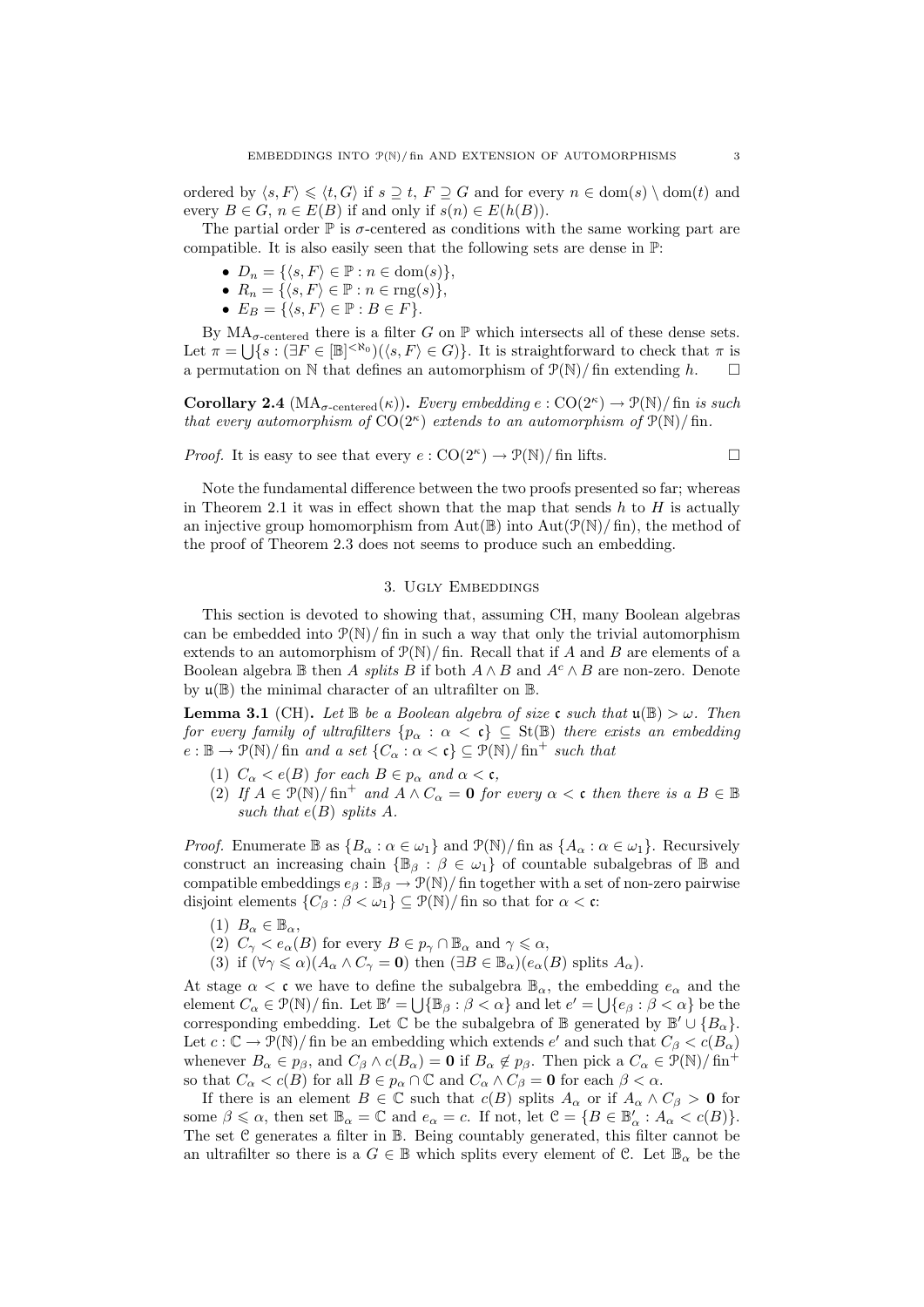subalgebra of B generated by  $\mathbb{C} \cup \{G\}$ . All that has to be done is to extend c to an embedding  $e_{\alpha} : \mathbb{B}_{\alpha} \to \mathcal{P}(\mathbb{N})/$  fin so that  $e_{\alpha}(G)$  splits  $A_{\alpha}$ . To that end let

$$
F = \{c(B) : B < G\} \cup \{C_\beta : \beta \le \alpha \& G \in x_\beta\},
$$
\n
$$
G = \{c(B) : G < B\} \cup \{C_\beta^c : \beta \le \alpha \& G \notin x_\beta\},
$$
\n
$$
H = \{c(B) : B \not\le G \& B \not\ge G\} \cup \{A_\alpha\}.
$$

As  $\mathcal{P}(\mathbb{N})$  fin satisfies condition  $\mathcal{R}_{\omega}$  (see [11]) there is an element  $Y \in \mathcal{P}(\mathbb{N})$  fin which separates F from G and splits every element of H. Setting  $e_{\alpha}(G) = Y$ defines the desired embedding  $e_{\alpha} : \mathbb{B}_{\alpha} \to \mathcal{P}(\mathbb{N})/ \operatorname{fin}$ 

Finally,  $e = \bigcup \{e_{\alpha} : \alpha < \omega_1\}$  is then the required embedding.

**Theorem 3.2** (CH). Let  $\mathbb B$  be a Boolean algebra of size c and  $\mathfrak{u}(\mathbb B) > \omega$ . Let  $S \subseteq \text{Aut}(\mathbb{B}) \setminus \{id\}, |S| \leq \mathfrak{c}$  be given. There is an embedding  $e : \mathbb{B} \to \mathcal{P}(\mathbb{N})/\text{fin such}$ that no element of S can be extended to an element of  $Aut(\mathcal{P}(\mathbb{N})/\operatorname{fin}).$ 

*Proof.* Let  $\{h_\alpha : \alpha < \omega_1\}$  be an enumeration of S and let  $H_\alpha$  be the homeomorphism of St( $\mathbb{B}$ ) corresponding to  $h_{\alpha}$ . Recursively choose ultrafilters  $p_{\alpha} \in \text{St}(\mathbb{B})$  so that  ${\rho_\alpha : \alpha < \omega_1} \cap {H_\alpha(\rho_\alpha) : \alpha < \omega_1} = \emptyset$ . Then let  $e : \mathbb{B} \to \mathcal{P}(\mathbb{N})/ \text{fin}$  be the embedding described in Lemma 3.1 with respect to the set  $\{p_{\alpha} : \alpha < \omega_1\}.$ 

Suppose that, for some  $\alpha < \omega_1$ ,  $h_\alpha \in S$  has an extension  $\tilde{h}_\alpha \in \text{Aut}(\mathcal{P}(\mathbb{N})/\text{fin})$ . As  $C_{\alpha} < e(B)$  for every  $B \in p_{\alpha}$ ,  $\tilde{h}_{\alpha}(C_{\alpha}) < \tilde{h}_{\alpha}(e(B)) = e(h_{\alpha}(B))$  for every  $B \in p_{\alpha}$ . As  $H_{\alpha}(p_{\alpha}) \neq p_{\beta}$  and  $C_{\alpha} \wedge C_{\beta} = 0$  for every  $\beta < \omega_1$ ,  $\tilde{h}_{\alpha}(C_{\alpha}) \wedge C_{\beta} = 0$  for all  $\beta \in \omega_1$ . Choose a  $B \in \mathbb{B}$  which splits  $\tilde{h}_\alpha(C_\alpha)$  and set  $D = h_\alpha^{-1}(B)$ . Note that  $C_{\alpha} < e(D)$  or  $C_{\alpha} < e(D)^c$  depending on whether  $D \in p_{\alpha}$  or  $D^c \in p_{\alpha}$ . In both cases this contradicts the fact that  $e(B)$  splits  $\tilde{h}_{\alpha}(C_{\alpha})$ .

In particular, assuming CH, every Boolean algebra  $\mathbb B$  of size c with no ultrafilters of countable character having only  $\mathfrak c$  many automorphisms can be embedded into  $\mathcal{P}(\mathbb{N})$  fin so that no non-trivial automorphism of  $\mathbb{B}$  extends. Examples of such algebras include the measure algebra or the algebra  $RO(2^{\omega})$ .

Aiming for a similar result for algebras with many automorphisms we first need the following lemma of independent interest. Recall that the *reaping number*  $\mathfrak{r}(\mathbb{B})$ of a Boolean algebra  $\mathbb B$  denotes the minimal size of a family  $\mathcal{R} \subseteq \mathbb B^+$  such that for every  $A \in \mathbb{B}^+$  there is an  $R \in \mathcal{R}$  such that  $R \leq B$  or  $R \wedge B = 0$  (in other words, no  $A \in \mathbb{B}^+$  splits all elements of  $\mathcal{R}$ ). A subset D of a topological space X is  $G_{\delta}$ -dense if  $D \cap G \neq \emptyset$  for every  $G_{\delta}$  set  $G \subseteq X$ .

**Lemma 3.3** (CH). Let  $\mathbb B$  be a Boolean algebra of cardinality c and with  $\mathfrak{r}(\mathbb B) > \omega$ . Then there is a  $G_{\delta}$ -dense  $D \subseteq St(\mathbb{B})$  of size  $\aleph_1$  such that every countable subset of D is relatively discrete.

*Proof.* Enumerate  $\mathbb{B}$  as  $\{B_\alpha : \alpha < \mathfrak{c}\}\$  and list all decreasing sequences in  $\mathbb{B}^+$  as  $\{\langle B_{\alpha,n}\rangle_{n\in\omega}: \alpha < \mathfrak{c}\}\$ in such a way, so that  $\{B_{\alpha,n}: n \in \omega\} \subseteq \{B_\beta: \beta < \alpha\}$  for every  $\alpha < \mathfrak{c}$ . We will recursively construct countable families  $\{\mathcal{F}_{\alpha,\beta} : \beta < \alpha\}$  of countably generated filters on  $\mathbb B$  so that for every  $\alpha < \omega_1$ 

- (1)  $(\forall \beta \leq \alpha)(B_{\alpha} \in \mathcal{F}_{\alpha+1,\beta} \text{ or } B_{\alpha}^c \in \mathcal{F}_{\alpha+1,\beta}),$
- (2)  $(\forall \gamma < \beta \leq \alpha)(\mathcal{F}_{\beta,\gamma} \subseteq \mathcal{F}_{\alpha,\gamma}),$
- (3)  $(\exists \beta \leq \alpha)(\{B_{\alpha,n} : n \in \omega\} \subseteq \mathcal{F}_{\alpha+1,\beta}),$
- (4)  $(\forall \beta < \alpha)(\exists F_{\beta} \in \mathcal{F}_{\alpha+1,\beta})(\beta \neq \gamma \Rightarrow F_{\beta} \wedge F_{\gamma} = \mathbf{0}).$

Assume that  $B_0 = 1$  and  $B_1 = 0$  and set  $\mathcal{F}_{1,0} = \{1\}$ . For limit  $\alpha < \omega_1$  let  $\mathcal{F}_{\alpha,\beta} = \bigcup \{ \mathcal{F}_{\gamma,\beta} : \beta < \gamma < \alpha \}.$  Given  $\{ \mathcal{F}_{\alpha,\beta} : \beta < \alpha \}.$  fix a bijection  $\varphi : \alpha \to \omega$  and construct  $\{\mathcal{F}_{\alpha+1,\beta} : \beta < \alpha\}$  as follows: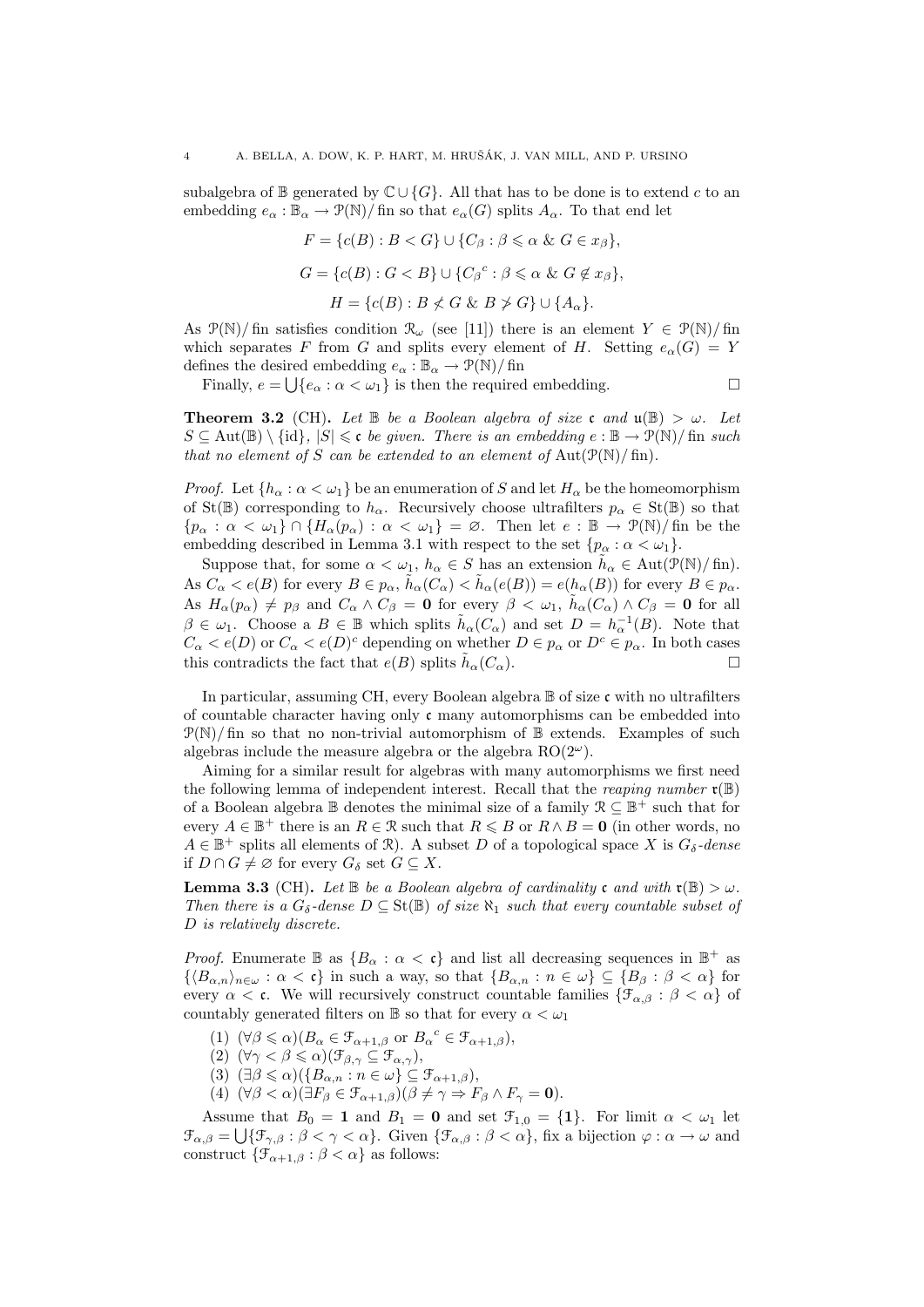Recursively pick  $R_n$  ( $n \in \omega$ ) so that  $R_n$  splits all elements of the family of all non-zero finite intersections from the family  $\bigcup \{\mathcal{F}_{\alpha,\beta} : \beta < \alpha\} \cup \{R_i : i < n\}$  and let

$$
F_{\beta}^{\alpha} = (\bigwedge_{m < \varphi(\beta)} R_m) \wedge R_{\varphi(\beta)}^{\ c}.
$$

Let, for all  $\beta < \alpha$ ,  $\mathcal{F}_{\alpha+1,\beta}$  be the filter generated by  $\mathcal{F}_{\alpha,\beta} \cup \{F_{\beta}^{\alpha}, B_{\alpha}\}\$  if possible, otherwise let  $\mathfrak{F}_{\alpha+1,\beta}$  be the filter generated by  $\mathfrak{F}_{\alpha,\beta}\cup\{F_\beta^\alpha,B_\alpha^{c_0}\}\$  Finally, choose  $\mathfrak{F}_{\alpha+1,\alpha}$  so that  $\{B_{\alpha,n}:n\in\omega\}\subseteq\mathfrak{F}_{\alpha+1,\alpha}$  and so that  $B_{\beta}\in\mathfrak{F}_{\alpha+1,\alpha}$  or  $B_{\beta}^c\in\mathfrak{F}_{\alpha+1,\beta}$ for all  $\beta \leq \alpha$ . This concludes the recursive construction.

In the end set  $x_{\alpha} = \bigcup_{\alpha < \beta} \mathcal{F}_{\beta,\alpha}$  and note that:

- $x_{\alpha}$  is an ultrafilter,
- the family  $\{F_\beta^\alpha : \beta < \alpha\}$  witnesses that  $\{x_\beta : \beta < \alpha\}$  is relatively discrete, and
- ${B_{\alpha,n} : n \in \omega} \subseteq x_\alpha$  so  $D = {x_\alpha : \alpha < \omega_1}$  is  $G_\delta$ -dense in St( $\mathbb{B}$ ).

**Lemma 3.4** (CH). There are c many non-homeomorphic separable rigid P-sets in N ∗ .

*Proof.* Follows immediately from results of Dow, Gubbi and Szymański  $[3]$  and Balcar, Frankiewicz and Mills [1]. In [3] the authors prove that there are  $2^c$  many pairwise non-homeomorphic rigid separable extremally disconnected compact spaces. In [1] it is shown that, assuming CH, any compact zero-dimensional F-space of weight at most  $\mathfrak c$  is homeomorphic to a nowhere dense P-set in  $\mathbb N^*$  (see Theorem 1.4.4 of [11]). As every extremally disconnected space is an F-space and compact separable spaces are of weight less or equal to  $\mathfrak c$  the lemma easily follows.

The proof of the next theorem is an advanced bookkeeping argument, moreover obscured by the fact that it uses both the language of Boolean algebra and the dual language of topology. In order not to cloud the argument any further by unnecessary notation we identify (denote by the same symbol) an element of a Boolean algebra and the corresponding clopen subset of the Stone space of the algebra.

**Theorem 3.5** (CH). Let  $\mathbb B$  be a Boolean algebra of size c such that  $\mathfrak{r}(\mathbb B) > \omega$ . There is an embedding  $e : \mathbb{B} \to \mathcal{P}(\mathbb{N})$  fin such that no element of Aut( $\mathbb{B}$ ) other than the *identity can be extended to an automorphism of*  $\mathcal{P}(\mathbb{N})$ / fin.

*Proof.* Enumerate  $\mathbb{B}$  as  $\{B_\alpha : \alpha < \omega_1\}$  and let D be a  $G_\delta$ -dense subset of St( $\mathbb{B}$ ) of size  $\aleph_1$  such that every countable subset of D is relatively discrete. We will construct the embedding  $e : \mathbb{B} \to \mathcal{P}(\mathbb{N})/\text{fin}$  as an increasing union of a chain of embeddings  $\{e_\alpha:\alpha<\omega_1\},\ e_\alpha:\mathbb{B}_\alpha\to\mathcal{P}(\mathbb{N})/\text{ fin where }\mathbb{B}_\alpha$  is a countable subalgebra of B containing  ${B_\beta : \beta < \alpha}$ . During the construction we will recursively choose points  $x_{\beta} \in D$  together with an  $A_{\beta} \in \mathcal{P}(\mathbb{N})/\text{fin}$ , split into  $A_{\beta}^r$  and  $A_{\beta}^s$  with the intention that

- (1)  $E^{-1}(x_\beta) \subseteq A_\beta$ ,
- (2)  $E^{-1}(x_\beta) \cap A_\beta^r$  is regular closed subset of  $\omega^*$ ,
- (3)  $E^{-1}(x_\beta) \cap A_\beta^s$  is a separable P-set,
- (4)  $E^{-1}(x_\beta) \cap A^s_\beta$  and  $E^{-1}(x_\gamma) \cap A^s_\gamma$  are not homeomorphic as long as  $\beta \neq \gamma$ , (5)  $\bigcup_{\beta<\omega_1} E^{-1}(x_\beta)$  is dense in  $\mathbb{N}^*$ .

where E denotes the continuous surjection  $\omega^* \to \text{St}(\mathbb{B})$  dual to e.

Assume first that this can be accomplished and let  $h$  be an automorphism of the Boolean algebra  $\mathbb B$  that can be extended to an automorphism  $\bar{h}$ . Let H denote the autohomeomorphism of  $St(\mathbb{B})$  dual to h and similarly, H denotes the autohomeomorphism of  $\mathbb{N}^*$  dual to  $\bar{h}$ . Note first that, for every  $\alpha < \omega_1$  there

 $\Box$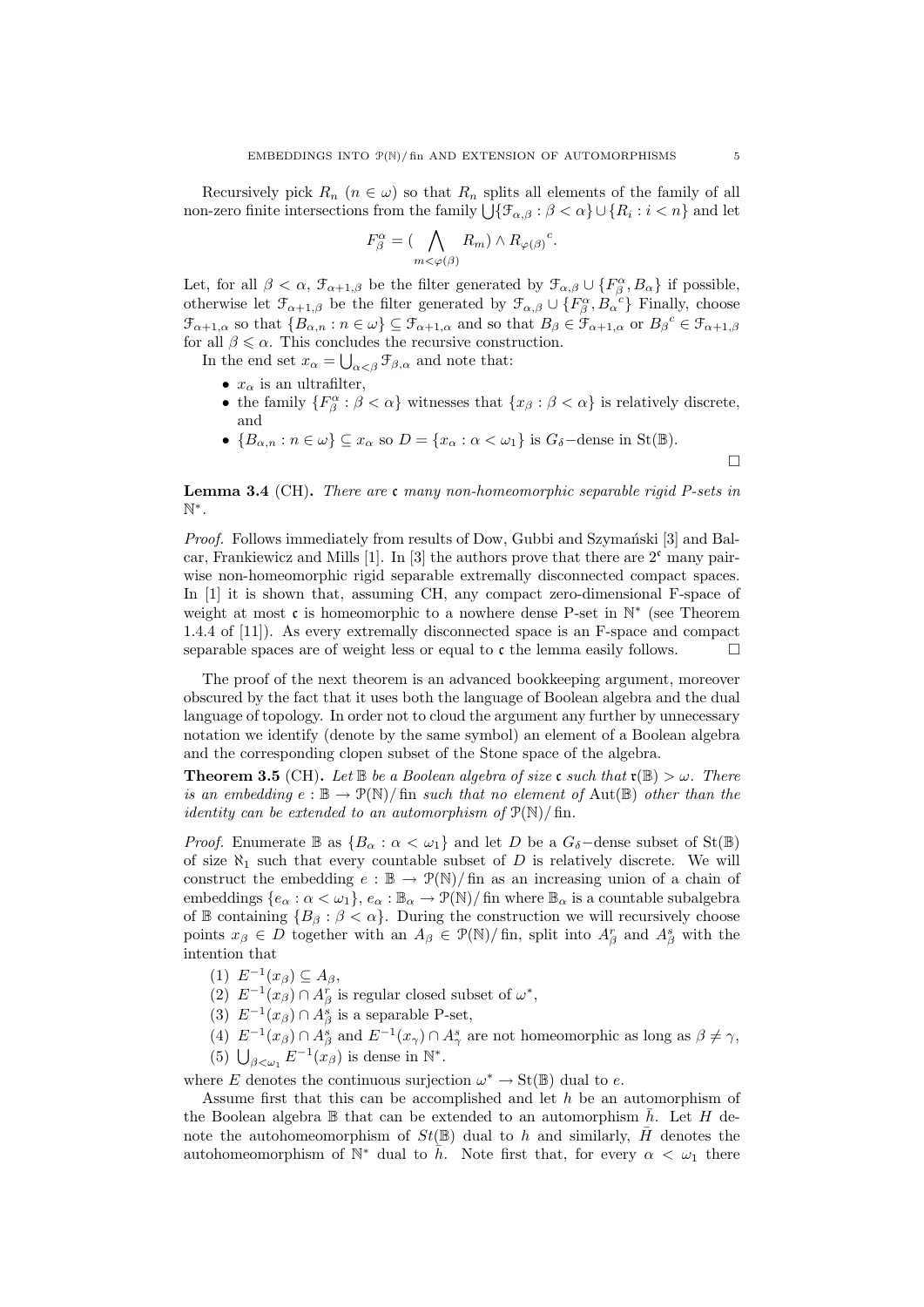is a  $\beta < \omega_1$  such that  $H(x_\alpha) = x_\beta$  as by (2) and (5) the points  $x_\alpha$  are exactly those points  $x \in \text{St}(\mathbb{B})$  for which  $E^{-1}(x)$  has non-empty interior. Then, however,  $\bar{H} \restriction E^{-1}(x_\alpha)$  is a homeomorphism between  $E^{-1}(x_\alpha)$  and  $E^{-1}(x_\beta)$  and furthermore  $\bar{H}[E^{-1}(x_{\alpha}) \cap A_{\alpha}^{s}] = E^{-1}(x_{\beta}) \cap A_{\beta}^{s}$ . By (4) this implies that  $H(x_{\alpha}) = x_{\alpha}$  for all  $\alpha < \omega_1$  and as  $\{x_\alpha : \alpha < \omega_1\}$  is dense in St(B) (by (5)), it follows that  $h = id$ .

Next we will specify the promises which will ensure that the conditions (1)– (5) are satisfied. To that end enumerate  $\mathcal{P}(\mathbb{N})$  fin as  $\{X_\alpha : \alpha < \omega_1\}$ . At stage  $\alpha$  (when we build  $\mathbb{B}_{\alpha+1}$  and  $e_{\alpha+1}$ , and choose  $x_{\alpha}$ ) we look, for every  $\beta < \alpha$ , at the family  $\{e_{\alpha}(B) \cap A_{\beta}^r \cap X_{\alpha} : B \in x_{\beta} \cap \mathbb{B}_{\alpha}\}\$ and diagonalize it (if possible) by  $R_{\alpha,\beta} \in \mathcal{P}(\mathbb{N})/\mathfrak{fin}^+$ . Otherwise, if  $e_\alpha(B) \cap A_\beta^r \cap X_\alpha = \mathbf{0}$  for some  $B \in x_\beta \cap \mathbb{B}_\alpha$ , we will set  $R_{\alpha,\beta} = 0$ . Similarly,  $R_{\beta,\alpha}$  will be a diagonalization (if possible) of the family  $\{e_{\alpha}(B) \cap A_{\alpha}^r \cap X_{\beta} : B \in x_{\alpha} \cap \mathbb{B}_{\alpha}\}\$ for  $\beta \leq \alpha$ . The promise is that

$$
(A) \qquad (\forall \beta \leq \alpha)(\forall B \in x_{\beta})(R_{\alpha,\beta} < e(B))
$$

This will ensure that  $E^{-1}(x_\beta) \cap A_\beta^r = \text{cl}\bigcup_{\beta \leq \alpha < \omega_1} R_{\alpha,\beta} = R_\beta$  is regular closed. We will use Lemma 3.4 to choose a closed separable P-set  $S_{\alpha} \subseteq A_{\alpha}^s$  (non-homeomorphic to any of the previous choices  $S_\beta$ ,  $\beta < \alpha$ , and disjoint from them) and its decreasing neighborhood base (a P-filter base on  $\mathcal{P}(\mathbb{N})/\text{fin}$ )  $\{T_{\alpha,\gamma}:\gamma\geqslant\alpha\}$  with  $T_{\alpha,\alpha}=A^s_\alpha$ and promise that

$$
(B) \qquad (\forall \gamma \geqslant \alpha)(\forall B \in \mathbb{B}_{\gamma} \cap > x_{\alpha})(S_{\alpha} \subseteq e(B) \cap A_{\alpha}^{s}) \text{ and}
$$

$$
(\forall \gamma \geqslant \alpha)(\exists B \in \mathbb{B}_{\gamma} \cap x_{\alpha})(e(B) \cap A_{\alpha}^{s} \subseteq T_{\alpha,\gamma})
$$

to ensure that  $E^{-1}(x_\alpha) \cap A^s_\alpha = S_\alpha$ . Further, we promise

$$
(C) \qquad (\exists \beta \leq \alpha)(S_{\beta} \cap X_{\alpha} \neq^* \varnothing \text{ or } R_{\beta,\alpha} > 0)
$$

to guarantee that  $\bigcup_{\beta<\omega_1} E^{-1}(x_\beta)$  is dense in  $\omega^*$ . Finally, in order to make sure that the recursive construction will not prematurely terminate we will require that

$$
(D) \t\t\t\t\mathbf{rng}(e) \cap \langle R_{\gamma,\beta} : \gamma, \beta < \alpha \rangle = \{0,1\},\
$$

where  $\langle R_{\gamma,\beta} : \gamma, \beta \langle \alpha \rangle$  denotes the subalgebra of  $\mathcal{P}(\mathbb{N})$ / fin generated by  $\{R_{\gamma,\beta} : \gamma, \beta \langle \alpha \rangle\}$  $\gamma, \beta < \alpha$ .

It is easy to see that if we succeed in constructing algebras  $\mathbb{B}_{\alpha}$  such that  $\mathbb{B} =$  $\bigcup_{\alpha<\omega_1}\mathbb{B}_\alpha$  and embeddings  $e_\alpha:\mathbb{B}_\alpha\to\mathcal{P}(\mathbb{N})/\text{fin}$ , together with choosing  $x_\alpha\in D$ ,  $A_\alpha^s$  and  $A_\alpha^r$  as well as  $R_{\alpha,\beta}$  and  $T_{\alpha,\beta}$  so that the above conditions are satisfied, then so are the conditions  $(1)$ – $(5)$ .

Assume that an increasing chain  $\{\mathbb{B}_{\beta} : \beta \in \alpha\}$  of countable subalgebras of  $\mathbb{B}$  and compatible embeddings  $e_{\beta}: \mathbb{B}_{\beta} \to \mathcal{P}(\mathbb{N})/$  fin have already been constructed and set  $\mathbb{C} = \bigcup \{\mathbb{B}_{\beta} : \beta \in \alpha\}$  as well as  $c = \bigcup \{e_{\beta} : \beta \in \alpha\}$ . Let  $\mathbb{C}^+$  be the subalgebra of B generated by  $\mathbb{C} \cup \{B_{\alpha}\}\$ . Assume that  $B_{\alpha} \notin \mathbb{C}$  and let

$$
F = \{c(C) : C < B_{\alpha}\} \cup \{R_{\beta,\gamma} : \beta, \gamma < \alpha \& B_{\alpha} \in x_{\beta}\} \cup \{T_{\beta,\gamma_{\beta}} : \beta < \alpha \& B_{\alpha} \in x_{\beta}\},
$$
\n
$$
G = \{c(C) : C > B_{\alpha}\} \cup \{R_{\beta,\gamma}^c : \beta, \gamma < \alpha \& B_{\alpha} \notin x_{\beta}\} \cup \{T_{\beta,\gamma_{\beta}}^c : \beta < \alpha \& B_{\alpha} \notin x_{\beta}\},
$$
\n
$$
H = \{c(C) : C \notlt B_{\alpha} \& C \notgt B_{\alpha}\},
$$

where  $\gamma_\beta$  is such that:

- $(\forall B \in \mathbb{C})(S_{\beta} \subseteq c(B) \rightarrow T_{\beta, \gamma_{\beta}} < c(B)),$
- The family  $\{T_{\beta,\gamma_{\beta}} : \beta < \alpha\}$  is pairwise disjoint,
- $(\forall B \in \mathbb{C}) (c(B) \notin \langle \{R_{\gamma,\beta} : \beta, \gamma < \alpha\} \cup \{T_{\beta,\gamma_{\beta}} : \beta < \alpha\} \rangle.$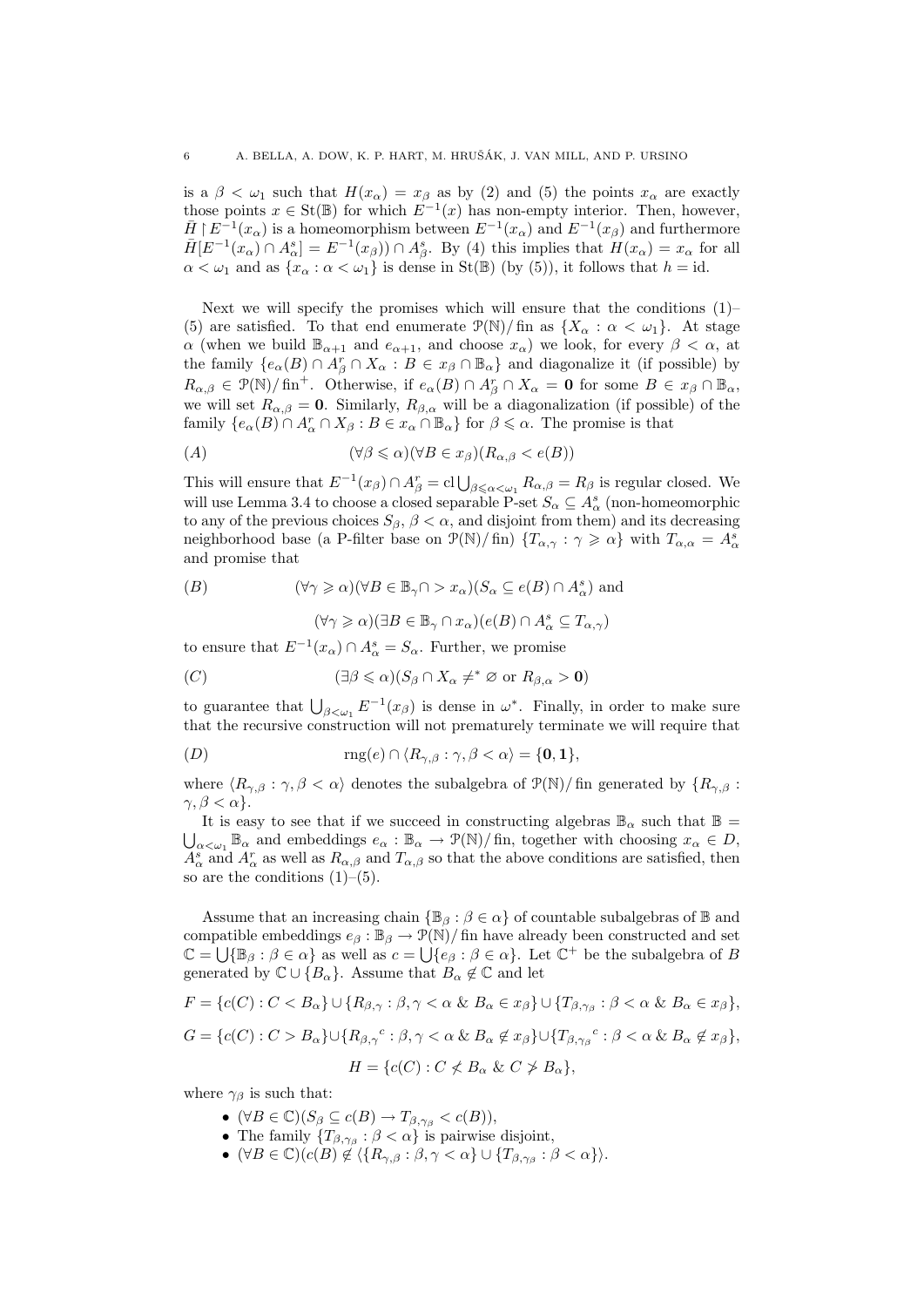It is now easy to check that  $\mathcal{R}_{\omega}$  applies (here is where the technical requirement (D) comes in handy), and c can be extended to an embedding  $c^+ : \mathbb{C}^+ \to \mathcal{P}(\mathbb{N})$  fin.

For every  $\beta < \alpha$  consider the family  $\{c^+(B) \cap A_{\beta}^r \cap X_{\alpha} : B \in x_{\beta} \cap C^+\}$ . If possible, diagonalize it by  $R_{\alpha,\beta} \in \mathcal{P}(\mathbb{N})/\text{fin}^+$ . Otherwise, fix  $C_{\beta} \in x_{\beta} \cap \mathbb{C}^+$  such that  $c^+(C_\beta) \cap A_\beta^r \cap X_\alpha = 0$  and set  $R_{\alpha,\beta} = 0$ . If there is a  $\beta < \alpha$  such that  $R_{\alpha,\beta} > 0$  or such that  $X_{\alpha} \cap S_{\beta} \neq \emptyset$  let  $\{D_{\beta} : \beta < \alpha\}$  be a pairwise disjoint family in B such that  $D_\beta \in x_\beta$  (recall that all countable subsets of D are relatively discrete). If  $R_{\alpha,\beta} = 0$  and  $X_\alpha \cap S_\beta = \emptyset$  for all  $\beta < \alpha$ , require moreover that  $D_{\beta} \leq C_{\beta}$ . By picking the  $D_{\beta}$ 's sufficiently small one can make sure that there is a  $D_{\alpha} \in \mathbb{B}^+$  disjoint from all  $D_{\beta}$ ,  $\beta < \alpha$ . Let  $\mathbb{C}^{++}$  be the subalgebra of  $\mathbb{B}$ generated by  $\mathbb{C}^+ \cup \{D_\beta : \beta < \alpha\}$ . Enumerate  $\alpha$  as  $\{\beta_n : n \in \omega\}$  and extend  $c^+$  to  $c^{++}$ :  $\mathbb{C}^{++} \to \mathcal{P}(\mathbb{N})$  fin step by step, each time determining  $c^{++}(D_{\beta_n})$  so that

- $(\forall \gamma \leq \alpha)(R_{\beta_n,\gamma} < c^{++}(D_{\beta_n})),$
- $T_{\beta_n, \gamma_{\beta_n}} < c^{++}(D_{\beta_n}),$
- $(\forall i < n)(c^{++}(D_{\beta_i}) \wedge c^{++}(D_{\beta_n}) = 0),$
- $(\forall i \neq n)(\forall \gamma \leq \alpha)(R_{\beta_i,\gamma} \wedge c^{++}(D_{\beta_n})=0),$
- $(\forall i \neq n)(\forall \gamma \leq \alpha)(T_{\beta_i, \gamma_{\beta_i}} \wedge c^{++}(D_{\beta_n}) = 0),$
- $(\forall B \in \langle \mathbb{C}^+ \cup \{D_{\beta_i} : i < n\} \rangle)(D_{\beta_n} < B \rightarrow c^{++}(D_{\beta_n}) < c^{++}(B)),$
- $c^{++}(D_{\beta_n}) \wedge A_{\beta_n}^s \leqslant T_{\beta_n,\alpha},$
- $\text{rng}(c^{++}) \cap \langle R_{\beta,\gamma} \,:\, \beta, \gamma \leqslant \alpha \rangle = \{0,1\}.$

These are all compatible demands. Pick an ultrafilter u on  $\mathbb{C}^{++}$  containing  $D_{\beta}{}^c$  for all  $\beta < \alpha$  such that the family  $\{X_{\alpha}\}\cup \{c^{++}(B): B \in u\}$  is centered. Choose  $A_{\alpha}$ below  $X_{\alpha} \wedge c^{++}(B)$  for  $B \in u$  and split it into two pieces  $A_{\alpha}^s$  and  $A_{\alpha}^r$ . Use Lemma 3.4 to choose a closed separable P-set  $S_{\alpha} \subseteq A_{\alpha}^s$  non-homeomorphic to any of the previous choices  $S_{\beta}$ ,  $\beta < \alpha$  and let  $\{T_{\alpha,\gamma} : \gamma \geqslant \alpha\}$  with  $T_{\alpha,\alpha} = A_{\alpha}^{s}$  be a decreasing neighborhood base of  $S_\alpha$ . Finally, pick  $x_\alpha \in D$  extending u (this can be done as D is  $G_{\delta}$ -dense) and determine  $R_{\alpha,\beta}$  for  $\beta \leq \alpha$ .

This finishes the construction. It is not difficult to verify that the promises  $(A)$ –(D) are fulfilled, the  $D_6$ 's being the witnesses required by (B).

#### 4. Concluding remarks

In this section we present some examples and open questions. **Definition 4.1.** Given an embedding  $e : \mathbb{B} \to \mathbb{A}$  of Boolean algebras, let  $E_e = \{h \in \text{Aut}(\mathbb{B}) : (\exists \bar{h} \in \text{Aut}(\mathbb{A})) (e \circ h = \bar{h} \circ e) \},\$  $R_e = \{h \in \text{Aut}(\mathbb{A}) : h \restriction \text{rng}(e) \in \text{Aut}(\text{rng}(e))\},\$  $K_e = \{h \in \text{Aut}(\mathbb{A}) : h \upharpoonright \text{rng}(e) = \text{id}\}.$ 

All three of these sets are easily seen to be groups, moreover,  $K_e$  is a normal subgroup of  $R_e$  and  $E_e$  is isomorphic to the quotient group  $R_e/K_e$ . In this notation, if  $e : \mathbb{B} \to \mathcal{P}(\mathbb{N})$  fin is the embedding described in Theorem 2.1, then  $K_e$  is a direct summand of  $E_e$  and therefore  $R_e$  is isomorphic to  $E_e \oplus K_e$ . A similar decomposition is trivially realized when e is a dense embedding, as in this case  $K_e = \{\text{id}\}.$ 

However, even in the particular case of  $\mathcal{P}(\mathbb{N})$  fin, it is not immediately obvious whether any non-dense embedding leads to a trivial  $K_e$ . Clearly, the range of any such e has to form a splitting family in  $\mathcal{P}(\mathbb{N})$  fin. We will show next that there is (in ZFC) an embedding e of the free Boolean algebra on c generators into  $\mathcal{P}(\mathbb{N})$ / fin such that the only automorphism of  $\mathcal{P}(\mathbb{N})$  fin which restricts to an automorphism of  $CO(2^c)$  is the identity.

Recall that a family J of subsets of a set X is independent if  $\bigcap \mathcal{F}_0 \setminus \bigcup \mathcal{F}_1 \neq \emptyset$ for all pairs  $\mathcal{F}_0, \mathcal{F}_1$  of disjoint finite subsets of J. It is well-known that there is an independent family of size c.

**Theorem 4.2.** There is an embedding  $e: CO(2^c) \to \mathcal{P}(\mathbb{N})$  fin such that  $K_e = \{id\}$ .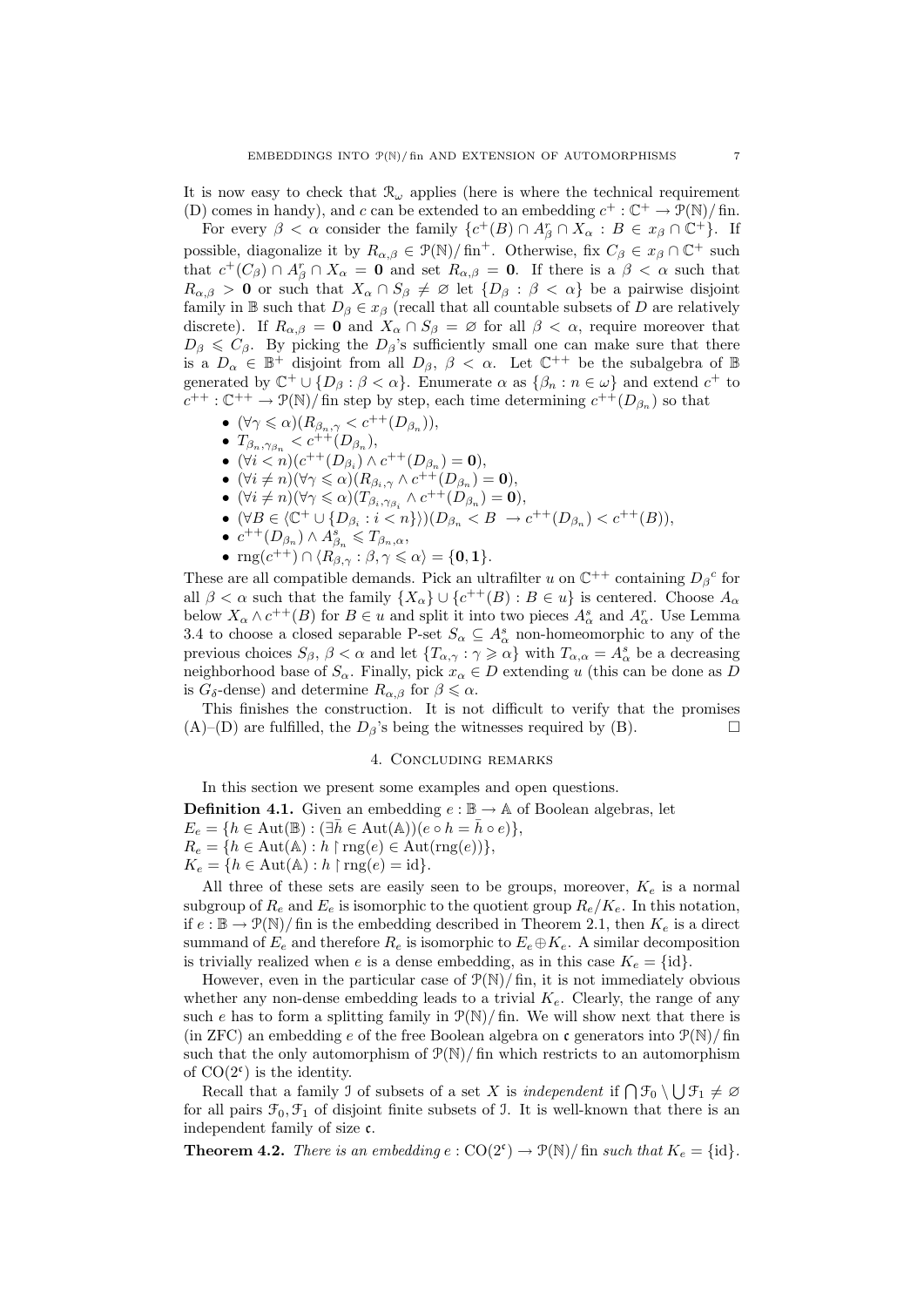*Proof.* Let  $\{I_\alpha : \alpha < \mathfrak{c}\}\$  be an independent family of subsets of N. Enumerate all pairs of disjoint nowhere dense subsets of the rational numbers  $\mathbb{Q}$  as  $\{M_{\alpha}, N_{\alpha}\}\$ :  $\alpha < \mathfrak{c}$ . Set

$$
J_{\alpha} = \left( M_{\alpha} \cup \bigcup_{n \in I_{\alpha}} [n, n+1) \cap \mathbb{Q} \right) \setminus N_{\alpha}
$$

for every  $\alpha < \mathfrak{c}$ . Note that  $\{J_{\alpha} : \alpha < \mathfrak{c}\}\)$  is an independent family of subsets of  $\mathbb{Q}$ . Identify  $\mathcal{P}(\mathbb{N})$  fin with  $\mathcal{P}(\mathbb{Q})$  fin and set

$$
e({f \in 2^{\mathfrak{c}} : f(\alpha) = 1}) = [J_{\alpha}],
$$

defining thus an embedding  $e: CO(2^c) \to \mathcal{P}(\mathbb{Q})/\text{fin}$ . All that remains to be checked is that  $K_e = \{id\}$ . To that end let  $h \in Aut(\mathcal{P}(\mathbb{Q})/fin) \setminus \{id\}$ , i.e., there is an infinite  $A \subseteq \mathbb{Q}$  such that  $h([A]) \neq [A]$ . It is easy to find an infinite nowhere dense subset of A, say M, such that there is an  $N \in h([M])$  nowhere dense, disjoint from M. The pair  $\langle M, N \rangle$  was enumerated as  $\langle M_\alpha, N_\alpha \rangle$  for some  $\alpha < \mathfrak{c}$ . Then, however,

$$
h([J_{\alpha}]) \geqslant h([M_{\alpha}]) = [N_{\alpha}] \text{ and } [J_{\alpha}] \wedge [N_{\alpha}] = \mathbf{0}
$$

so  $h([J_{\alpha}]) \neq [J_{\alpha}]$  and  $h \notin K_e$ .

One might wonder to what extent are the very strong assumptions in Theorem 2.3 necessary. For instance, Theorem 2.3 only applies to Boolean algebras satisfying the countable chain condition for if a Boolean algebra B admits an embedding which lifts, it has to be c.c.c. The following example seems to indicate that one can not hope for a substantial weakening of the assumptions. Let  $\mathbb{A}(\kappa)$  denote the Boolean algebra of finite and co-finite subsets of  $\kappa$  or equivalently the algebra of clopen subsets of the one point compactification of a discrete space of size  $\kappa$ , i.e., the simplest Boolean algebra having an antichain of size  $\kappa$ .

Recall that a family  $A \subseteq \mathcal{P}(\mathbb{N})$  is *almost disjoint* if every two distinct members of A have finite intersection. An almost disjoint family A of size  $\aleph_1$  is Luzin if there is no  $B \subseteq \mathbb{N}$  such that  $|\{A \in \mathcal{A} : |A \setminus B| \text{ is finite}\}| = |\{A \in \mathcal{A} : A \cap B \text{ is finite}\}| = \aleph_1$ . Inspired by the ingenious construction of Hausdorff, N. Luzin ([10]) showed that there are Luzin almost disjoint families in ZFC.

**Proposition 4.3.** There is an embedding  $e : A(\omega_1) \to \mathcal{P}(\mathbb{N})$  fin such that  $E_e \neq$  $Aut(\mathbb{A}(\omega_1)).$ 

*Proof.* Let A be a Luzin almost disjoint family of size  $\aleph_1$ . Identify N with  $N \times 3$  and let, for  $X \subseteq \mathbb{N}$  and  $i \in 3$ ,  $X_i = X \times \{i\}$ . Let A be the subalgebra of  $\mathbb{P}(\mathbb{N} \times 3)$ / fin generated by  $[A_i]$ , for  $A \in \mathcal{A}$  and  $i \in \mathcal{B}$ . A is isomorphic to  $\mathbb{A}(\omega_1)$ . Let  $\varphi$  be a bijection between  $\{A_1 : A \in \mathcal{A}\} \cup \{A_2 : A \in \mathcal{A}\}\$ and  $\{A_0 : A \in \mathcal{A}\}\$ and let h be the induced automorphism of A. Assume that h has an extension  $H \in$ Aut $(\mathbb{P}(\mathbb{N} \times 3)/\text{fin})$  and consider  $H([\mathbb{N}_1])$ . The sets  $\{A \in \mathcal{A} : [A_0] \le H([\mathbb{N}_1])\}$  and  ${A \in \mathcal{A} : [A_0] \wedge H([N_1]) = 0} = {A \in \mathcal{A} : [A_0] \leq H([N_2])}$  are both uncountable contradicting that A was a Luzin family.  $\square$ 

A natural question is whether the assumption in Theorem 3.5 can be weakened to  $\mathfrak{u}(\mathbb{B}) > \omega$ , which would, of course make, Theorem 3.2 obsolete.

Question 4.4. Assume CH. Let  $|\mathbb{B}| = \mathfrak{u}(\mathbb{B}) = \omega_1$ . Is there an embedding  $e : \mathbb{B} \to$  $\mathcal{P}(\mathbb{N})$ / fin such that no element of Aut $(\mathbb{B})$  other than the identity can be extended to an automorphism of  $P(N)/\operatorname{fin}$ ?

Note that for the embeddings constructed in Theorem 3.2 and Theorem 3.5,  $E_e = \{id\}$  but  $R_e \neq \{id\}$ . This suggests the following question:

**Question 4.5.** Assume CH. For which Boolean algebras  $\mathbb B$  is there an embedding  $e : \mathbb{B} \to \mathcal{P}(\mathbb{N})$  fin such that no element of  $\text{Aut}(\mathcal{P}(\mathbb{N})$  fin) other than the identity restricts to an automorphism of B?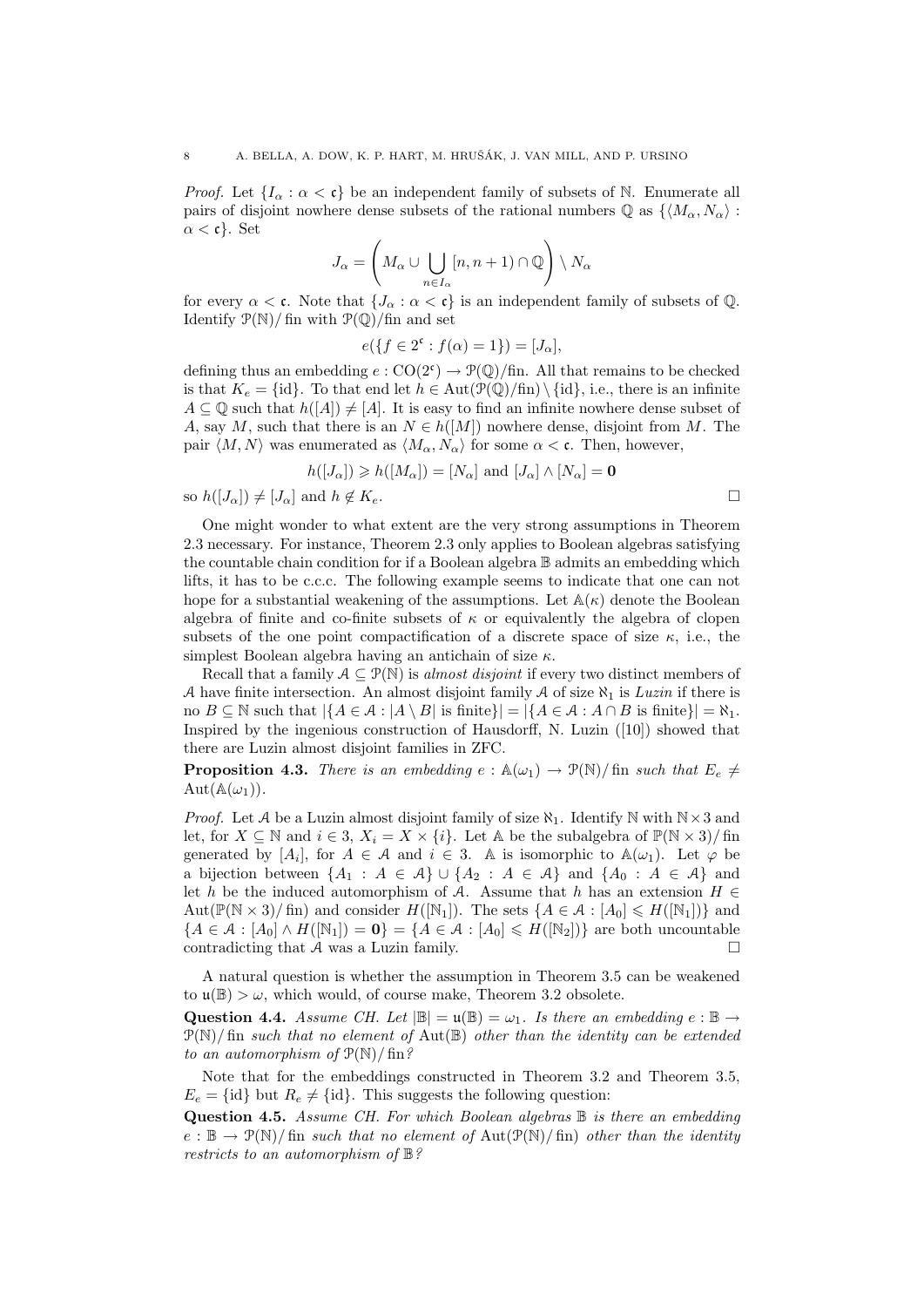To this question we have a very partial answer.

**Theorem 4.6** (CH). There is an embedding e:  $\mathcal{P}(\mathbb{N})$  (fin  $\rightarrow \mathcal{P}(\mathbb{N})$ ) fin such that  $R_e = \{id\}.$ 

*Proof.* Enumerate  $\mathcal{P}(\mathbb{N})$  fin as  $\{B_{\alpha} : \alpha < \omega_1\}$  and let  $p \in \mathbb{N}^*$  be a P-point. Let  $T(p)$ be the type of p, i.e., the set of those  $q \in \mathbb{N}^*$  which can be sent to p by a permutation of N. Enumerate  $T(p)$  as  $\{p_{\alpha} : \alpha < \omega_1\}$  and note that it is a  $G_{\delta}$ -dense subset of  $\mathbb{N}^*$  every countable subset of which is relatively discrete. List as  $\{X_\alpha, Y_\alpha, \mathcal{X}_\alpha, \mathcal{Y}_\alpha\}$ all quadruples such that

- $X_{\alpha}, Y_{\alpha} \in \mathcal{P}(\mathbb{N})/\lim, X_{\alpha} \subseteq Y_{\alpha},$
- $\mathcal{X}_{\alpha}, \mathcal{Y}_{\alpha} \in [\mathcal{P}(\mathbb{N})/\operatorname{fin}]^{\omega}, \mathcal{X}_{\alpha} \cup \mathcal{Y}_{\alpha}$  is a pairwise disjoint family,
- $(\forall Y \in \mathcal{Y}_{\alpha})(Y \cap X_{\alpha} = 0),$
- $(\forall X \in \mathfrak{X}_{\alpha})(X \subseteq Y_{\alpha}).$

As before we will construct the embedding  $e : \mathcal{P}(\mathbb{N})/\text{fin} \to \mathcal{P}(\mathbb{N})/\text{fin}$  as an increasing union of a chain of embeddings  $\{e_\alpha : \alpha < \omega_1\}$ ,  $e_\alpha : \mathbb{B}_\alpha \to \mathcal{P}(\mathbb{N})$  fin where  $\mathbb{B}_\alpha$  is a countable subalgebra of  $\mathbb B$  containing  $\{B_\beta : \beta < \alpha\}.$ 

At stage  $\alpha < \omega_1$  of the construction we will use Lemma 3.4 to recursively choose a rigid separable P-set  $S_{\alpha} \subseteq \mathbb{N}^*$  non-homeomorphic to and disjoint from all of the previous choices  $S_{\beta}$ ,  $\beta < \alpha$  and its decreasing neighborhood base  $\{T_{\alpha,\gamma} : \gamma \geqslant \alpha\}$ , and  $D_{\alpha} \in \mathcal{P}(\mathbb{N})/\text{fin}^+$  promising that:

- (1)  $(\forall \gamma \geq \alpha)(\forall B \in \mathbb{B}_{\gamma} \cap p_{\alpha})(S_{\alpha} \subseteq e_{\gamma}(B)),$
- (2)  $(\forall \gamma \geq \alpha)(\exists B \in \mathbb{B}_{\gamma} \cap p_{\alpha})(e_{\gamma}(B) \subseteq T_{\alpha,\gamma}),$
- (3)  $(\forall \beta \leq \alpha)(\forall \gamma \geq \alpha)(B_{\beta} \text{ does not split } S_{\gamma}),$
- (4)  $X_{\alpha} \cup \bigcup \{X : X \in \mathfrak{X}\}\subseteq e_{\alpha}(D_{\alpha}) \subseteq Y_{\alpha} \setminus \bigcup \{Y : Y \in \mathcal{Y}\},\$
- (5)  $(\exists \gamma \geq \alpha)(S_\alpha \cap B_\alpha \neq \mathbf{0}).$

This can be accomplished in a very similar way to the appropriate part of the proof of Theorem 3.5. Note the double role the  $B_{\alpha}$ 's play. Assume that the construction has been successfully completed and let  $E: \mathbb{N}^* \to \mathbb{N}^*$  be the dual map to the embedding  $e = \bigcup_{\alpha < \omega_1} e_\alpha$ .

•  $(\forall \alpha < \omega_1)(E^{-1}(p_\alpha) = S_\alpha)$ 

This follows easily from (1) and (2). Now assume that  $q \in \mathbb{N}^*$  is a P-point of a different type that  $p$ . We will show that

$$
\bullet \ |E^{-1}(q)| = 1
$$

Aiming for a contradiction assume that  $q = E(r) = E(s)$  for some  $r \neq s \in \mathbb{N}^*$ . Let  $Y \in s$  be a neighborhood of s disjoint from r. By (3) the set  $\mathcal{A} = \{ \beta : S_{\beta} \text{ is split}\}$ by Y } is countable. As q is a P-point there is a  $Q \in q$  disjoint from  $\{p_\beta : \beta \in A\}$ . Then  $X = Y \cap e(Q)$  is a neighborhood of s such that  $X \cap S_\beta = \varnothing$  for every  $\beta \in A$ . Let  $\mathcal{B} = \{\beta : S_{\beta} \text{ is split by } X\}.$  Clearly,  $\mathcal{B}$  is also countable. As  $\mathcal{A} \cup \mathcal{B}$  is a pairwise disjoint collection of P-sets, there is a "swelling" of A and B respectively to families y and X of pairwise disjoint clopen sets such that  $Y' \cap X = 0$  for every  $Y' \in Y$ and  $X' \subseteq Y$  for every  $X' \in \mathfrak{X}$ . Now, the quadruple  $\{X, Y, \mathfrak{X}, \mathfrak{Y}\}\)$  was enumerated as  $\{X_\alpha, Y_\alpha, \mathfrak{X}_\alpha, \mathfrak{Y}_\alpha\}$  for some  $\alpha < \omega_1$ . Consider  $D_\alpha$ . By (4)  $e(D_\alpha) \in s \setminus r$  and so  $E(s) \neq E(r)$ .

Let  $h \in R_e$  and let H be the dual autohomeomorphism of  $\mathbb{N}^*$ , let  $\tilde{h}$  be the restriction of h onto the range of e and let H be the map dual to h. Note first that any homeomorphism sends P-points to P-points. In particular,  $\tilde{H}(p_{\alpha})$  has to be a P-point, and moreover,  $H \upharpoonright E^{-1}(p_\alpha)$  has to be a homeomorphism between  $E^{-1}(p_\alpha)$  and  $E^{-1}(\tilde{H}(p_\alpha))$ . It follows that  $\tilde{H}(p_\alpha) = p_\alpha$  for every  $\alpha < \omega_1$  as  $E^{-1}(p)$ is not homeomorphic to  $E^{-1}(p_\alpha)$  for any other P-point in  $\mathbb{N}^*$ . By density of  $\{p_\alpha\}$ :  $\alpha < \omega_1$ } = T(p),  $\tilde{H}$  = id and consequently,  $H(r) = s$  implies that  $E(r) = E(s)$ . To conclude the argument recall that all sets  $S_{\alpha} = E^{-1}(p_{\alpha})$  were rigid, hence